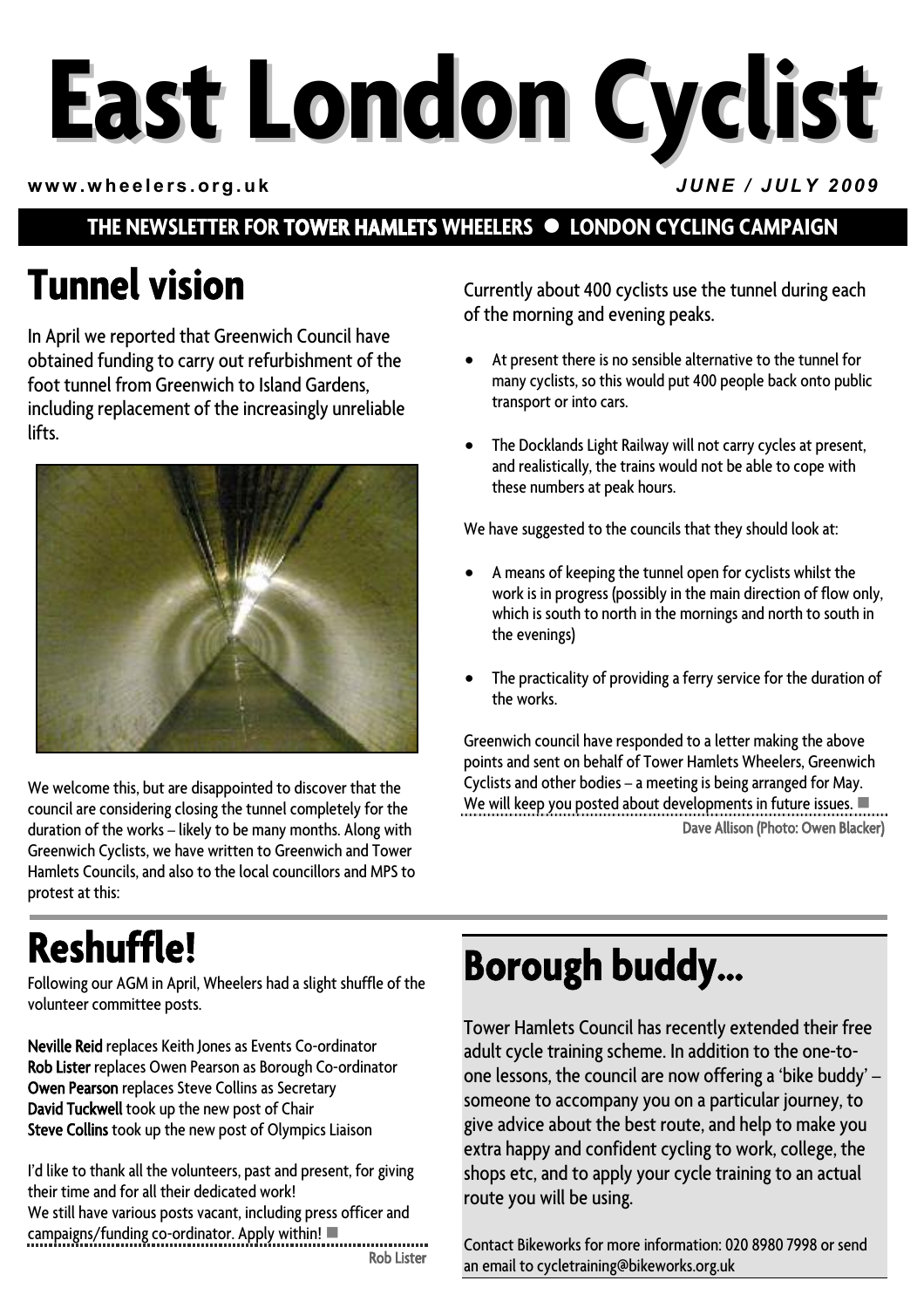### **My bike and I...**

Second in a series. Limehouse PCSO Deborah Lyus tells us how the bike is now an integral part of the job…

I am a Police Community Support Officer (PCSO) based at Limehouse Police Station. I work within a team of six, which includes both Police Officers and other PCSOs. I am part of the Limehouse Safer Neighbourhoods Team, which responds to local issues and concerns in the ward. I have found my bicycle to be invaluable to patrol the area.

The Metropolitan Police initially sent me on a specialist bike course and since that day I have used my bicycle every day. It enables me to be highly visible to the community in which I work and of course cover a wide area. It has the added benefit that I am still approachable to people and can stop and talk to everyone.



On a daily basis I check the condition of my bike and carry out any repairs and maintenance that is required. I then head out and patrol my area. Due to the diverse nature of the Limehouse area I find myself cycling through dramatically different environments. From the canal path of Limehouse Basin, the Thames Path next to Canary Wharf, to the Will Crooks Estate next to Tower Hamlets College. All of these areas are bicycle friendly and I appreciate the flexibility and freedom my bicycle provides.

The roads around Limehouse can be extremely busy however once into the back streets I can travel easily around the local estates and meet the community. The bicycles themselves are specially supplied to the Metropolitan Police by Smith and Wesson. They are extremely robust and ideal to the different terrain that I cover.

In my opinion the bicycle is a significant advantage in my daily work, it allows me to travel throughout my ward and still be approachable to the community.

It has had such an impact that I bought my own bike for the first time in years and find myself using it in my own time; so much so that I have entered the London To Brighton Ride in June.  $\blacksquare$ 

### **Wheelers weekending…**

Once or twice a year, we organise a weekend away. This Spring's weekend away was at Doddington, Kent. Dave Allison sent this write-up…

We had a record turnout of 25 riders, new and familiar faces, with more on the waiting list, so decided to organise a range of rides to suit different aspirations and energy levels. On Friday, a group took a train to Gravesend, then cycled to Doddington via the Hoo peninsula, Rochester and the Pilgrims Way. This is an excellent route along country lanes, and the sun shone all the way. The route crosses the North Downs and involved one impressive hill, but all made it.

On Saturday, three groups set out:

- The supposedly speedy group set off south, over the north downs to Headcorn then south across the Romney marshes, eventually ending up at Camber Sands in the beach café. Return to Doddington was by train.
- The medium and easy pacers chose the north Kent coast, aiming at Margate, or Ramsgate to be followed by a train back. The route went via Faversham, Whitstable (stop for seafood) then along the coast path for much of the day. This route has a good deal of off-road distance (along the sefront) and is excellent for a relaxing day's ride.
- Saturday night, and the Ocado offerings were expertly converted into assorted curries by Aneeta and assistants. The Saturday night cook-up is becoming something of a highlight of Wheeler's trips, and this was well up to the standard.

On Sunday, we had two groups:

- A ride to Dover, via Canterbury, Sandwich and Deal. Hilly up to Canterbury, but flattish from there (until Dover where there is a very big hill). It started out in bright sunlight, but sea-mist rolled in near Sandwich, and things became a bit murky. About 50 miles for the day, followed by a train back.
- A ride back along the Pilgrim's way, the reverse of the way out, for those who hadn't done it (and a few who had but thought it good enough to do in both directions.)

Thanks go Rides Co-ordinator Caroline for her usual high standards of organisation, to Aneeta and her cooking crew, and to all who turned up to make it another enjoyable weekend, I'm looking forward to the next one...  $\blacksquare$ Dave Allison

Deborah Lyus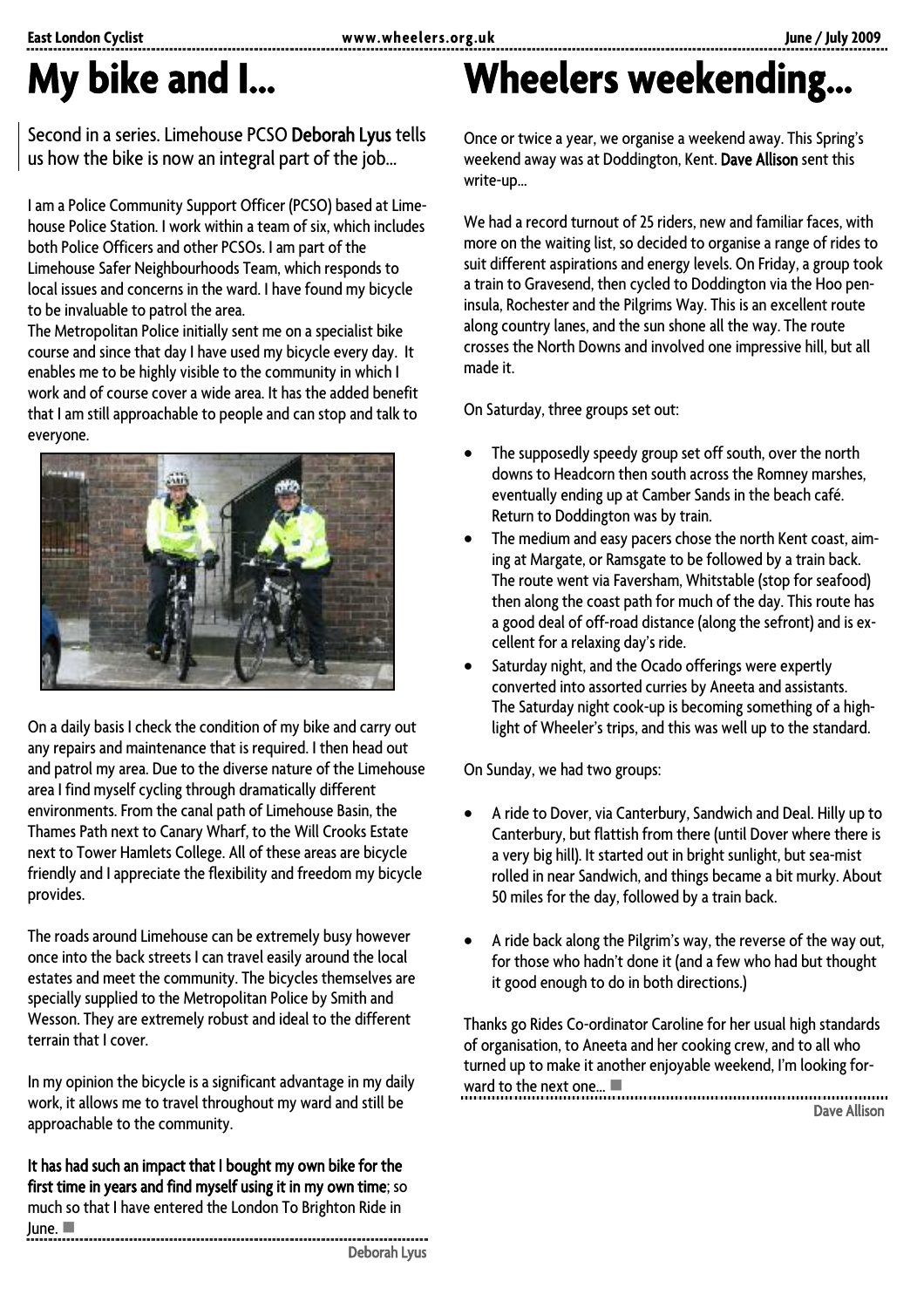# **Rideability Viccy Park…**

To celebrate the growing number of cyclists that are attending pan London all-ability cycling clubs Bikeworks are proud to announce the first charity fundraiser for all ages and all abilities taking place  $17<sup>th</sup>$  June (Bike Week) 2009 from  $10am - 4pm$ , in Victoria Park, one circuit is 5k.

Bikeworks would like this to be not only a celebration of individual's achievements through cycling but also the chance to raise money for a few charities.

On the day there will be refreshments, activities and a great chance to meet many other people that love to cycle. Whether this is on adapted bikes or two wheels, support and encouragement will on hand throughout the day for all those involved.

We are currently looking for people to get involved and take part in the ride so if you either know someone who may be interested or want to take part in the ride yourself we need to get some information from you. We will also need volunteers to help during the day so let us know if you want to get involved.

Please contact Bikeworks and ask to speak to someone about the Bike week charity ride. We will then send you out an application and sponsorship form that you will need to fill in and send back to us so we know how many people would like to take part. Then you will need to get practising, think about how far you would like to try to ride and start your training.

It doesn't matter if it's 100 metres or 100 laps it's all about taking part, getting out into the community and having fun!

#### For more information and the entry pack call 020 8980 7998 or send an email to cycletraining@bikeworks.org.uk





### Sunday 14<sup>th</sup> June 10.00am

PEDALS TO PEDALOS<br>Meet on top of the Green Bridge, Mile End Park Easy Ride to a London Park to swap pedals for pedalos, have lunch and eat ice creams. About 12 miles in total. Contact: Caroline 07967 139491

#### Tuesday 16<sup>th</sup> June - 7.30am-9.30am

### WHEELERS CYCLISTS' BREAKFAST<br>Narrow Street at Ropemakers Fields (near The Grapes pub) E14

Traditional Bike Week event across London - stop by on your way to work and enjoy some free breakfast. Meet with your fellow Tower Hamlets commuters & Wheelers members, councillors and council transport officer. Contact: Owen 07903 018970

#### Wednesday  $17<sup>th</sup>$  June – 10.00am – 4.00pm **4 4 ALL-ABILITY CHARITY FUNDRAISER** Bikeworks: Fun sponsored event in Victoria Park

#### Thursday  $18<sup>th</sup>$  June – 7pm-late

CHICKEN-RUN II

#### Meet on top of the Green Bridge, Mile End Park

Well.. how do we explain this…? Funny, easy ride around the borough taking in some very poultry sights indeed….What?? Contact: David 07790 387315

### Friday 19<sup>th</sup> June – 7pm-late THE GLAMOUR RIDE<br>Meet on top of the Green Bridge, Mile End Park

Dress according to your own definition of glamour; decorate either yourself or your bike or both. It's an easy fun ride, with a break for prize giving and a social at the end. Less than 10 miles. Don't forget your lights/glitter! Contact: Leigh 07957 164619

# Sunday 21<sup>st</sup> June – 2pm onwards

PICNIC **IN THE PARK**<br>Meet in Victoria Park (Royal Gate East, Grove Road, near Royal Inn on the Park pub.) End bike Week with a Social get-together. Contact: Owen 07903 018970

### For the latest information on our Bike Week events, visit our web site: www.wheelers.org.uk/bikeweek